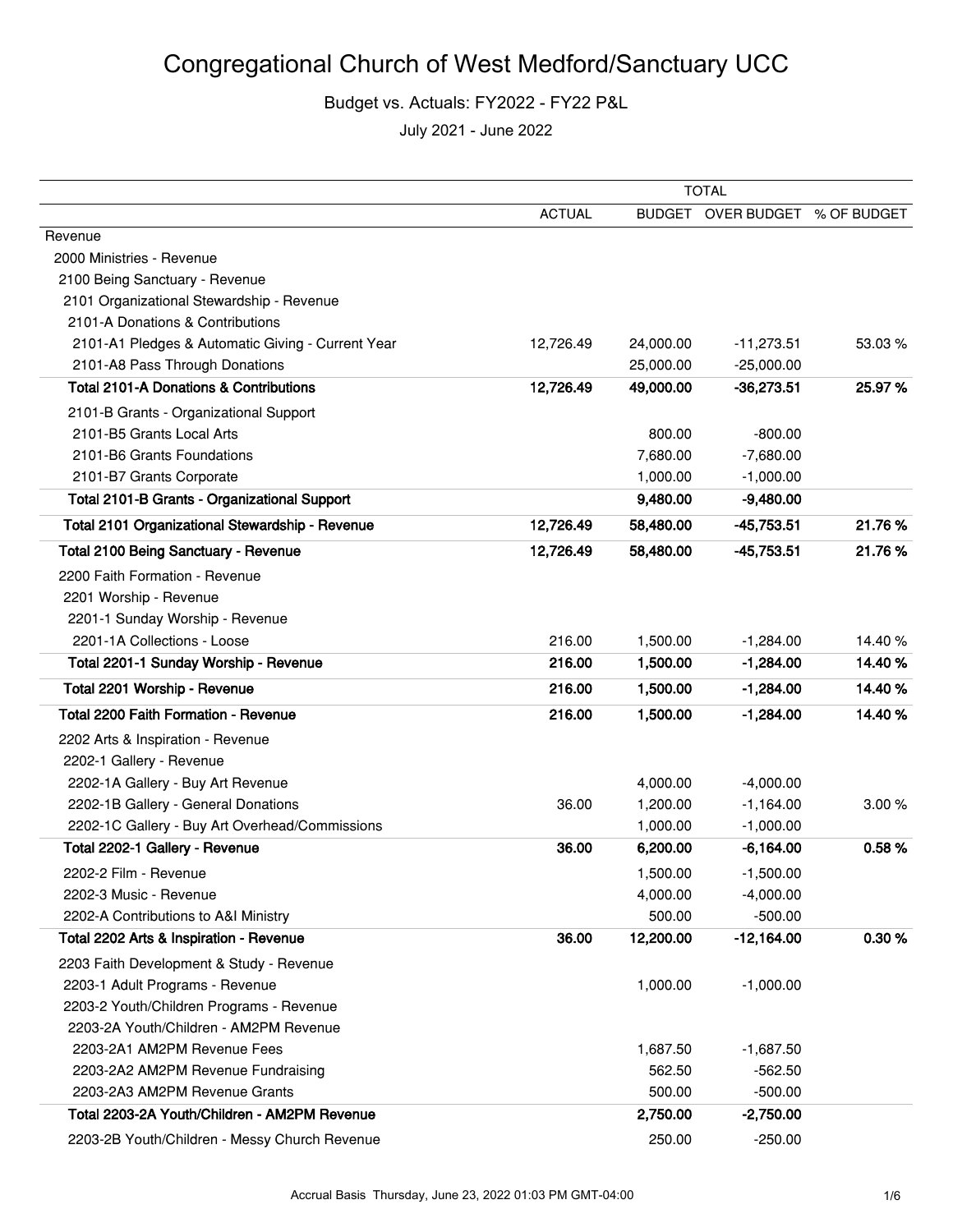|                                                                 | <b>TOTAL</b>  |               |                         |            |
|-----------------------------------------------------------------|---------------|---------------|-------------------------|------------|
|                                                                 | <b>ACTUAL</b> | <b>BUDGET</b> | OVER BUDGET % OF BUDGET |            |
| 2203-2C OWL - Revenue                                           | 7,630.72      | 9,600.00      | $-1,969.28$             | 79.49%     |
| Total 2203-2 Youth/Children Programs - Revenue                  | 7,630.72      | 12,600.00     | $-4,969.28$             | 60.56%     |
| Total 2203 Faith Development & Study - Revenue                  | 7,630.72      | 13,600.00     | $-5,969.28$             | 56.11%     |
| 2300 Circles of Care - Revenue                                  |               |               |                         |            |
| 2302 Addiction Recovery - Revenue                               |               |               |                         |            |
| 2302-1 Medford Overcoming Addiction - Revenue                   | 17,259.42     |               | 17,259.42               |            |
| 2302-2 Alcoholics Anonymous - Revenue                           | 200.00        | 600.00        | $-400.00$               | 33.33 %    |
| <b>Total 2302 Addiction Recovery - Revenue</b>                  | 17,459.42     | 600.00        | 16,859.42               | 2,909.90 % |
| 2304 Outdoor Church, Bread of Life and Outreach Meals - Revenue | 5,316.99      | 3,000.00      | 2,316.99                | 177.23%    |
| 2307 Social Justice and Civic Engagement Revenue                |               |               |                         |            |
| 2307-4 Mobilize Medford                                         | 625.00        |               | 625.00                  |            |
| 2307-5 Mobilize Medford Education Fund                          | 455.00        |               | 455.00                  |            |
| Total 2307 Social Justice and Civic Engagement Revenue          | 1,080.00      |               | 1,080.00                |            |
| Total 2300 Circles of Care - Revenue                            | 23,856.41     | 3,600.00      | 20,256.41               | 662.68%    |
| <b>Total 2000 Ministries - Revenue</b>                          | 44,465.62     | 89,380.00     | $-44,914.38$            | 49.75%     |
| 3000 Partnerships - Revenue                                     |               |               |                         |            |
| 3002 West Medford Business Association - Revenue                |               |               |                         |            |
| 3002-1 WMBA Events - Revenue                                    |               |               |                         |            |
| 3002-1A Halloween Block Party - Revenue                         |               | 500.00        | $-500.00$               |            |
| Total 3002-1 WMBA Events - Revenue                              |               | 500.00        | $-500.00$               |            |
| <b>Total 3002 West Medford Business Association - Revenue</b>   |               | 500.00        | $-500.00$               |            |
| 3005 Other Community Partnerships Revenue                       | 1,578.23      |               | 1,578.23                |            |
| 3006 Community Partners Use of Space                            | 1,175.00      |               | 1,175.00                |            |
| 3007 Community Partnerships Fundraising 10%                     | 573.25        | 1,000.00      | $-426.75$               | 57.33 %    |
| 3008 Community Partnerships Fundraising 15%                     | 1,562.28      | 1,500.00      | 62.28                   | 104.15%    |
| Total 3000 Partnerships - Revenue                               | 4,888.76      | 3,000.00      | 1,888.76                | 162.96%    |
| <b>Total Revenue</b>                                            | \$49,354.38   | \$92,380.00   | $$ -43,025.62$          | 53.43%     |
| <b>GROSS PROFIT</b>                                             | \$49,354.38   | \$92,380.00   | $$ -43,025.62$          | 53.43%     |
| Expenditures                                                    |               |               |                         |            |
| 5000 Plant and Properties                                       |               |               |                         |            |
| 5100 Ministry Center                                            |               |               |                         |            |
| 5101 Rent                                                       | 21,780.00     | 21,780.00     | 0.00                    | 100.00%    |
| 5102 Electric                                                   | 1,585.42      | 2,800.00      | $-1,214.58$             | 56.62%     |
| 5103 Gas                                                        | 741.36        | 1,000.00      | $-258.64$               | 74.14%     |
| 5104 Water                                                      | 14.34         | 200.00        | $-185.66$               | 7.17%      |
| 5105 Telephone/Internet                                         | 4,884.97      | 4,700.00      | 184.97                  | 103.94 %   |
| 5106 Equipment Lease (Copier)                                   | 3,037.99      | 3,000.00      | 37.99                   | 101.27%    |
| 5107 Facility Supplies                                          | 750.64        | 1,000.00      | $-249.36$               | 75.06%     |
| 5108 Bank/Credit Fees                                           | 1,161.20      | 500.00        | 661.20                  | 232.24 %   |
| 5109 Software/SaaS/Periodical subscriptions/licenses            | 6,725.18      | 10,000.00     | $-3,274.82$             | 67.25%     |
| 5110 Plant Renovations, Maintenance, Repair                     | 5,416.76      | 5,000.00      | 416.76                  | 108.34 %   |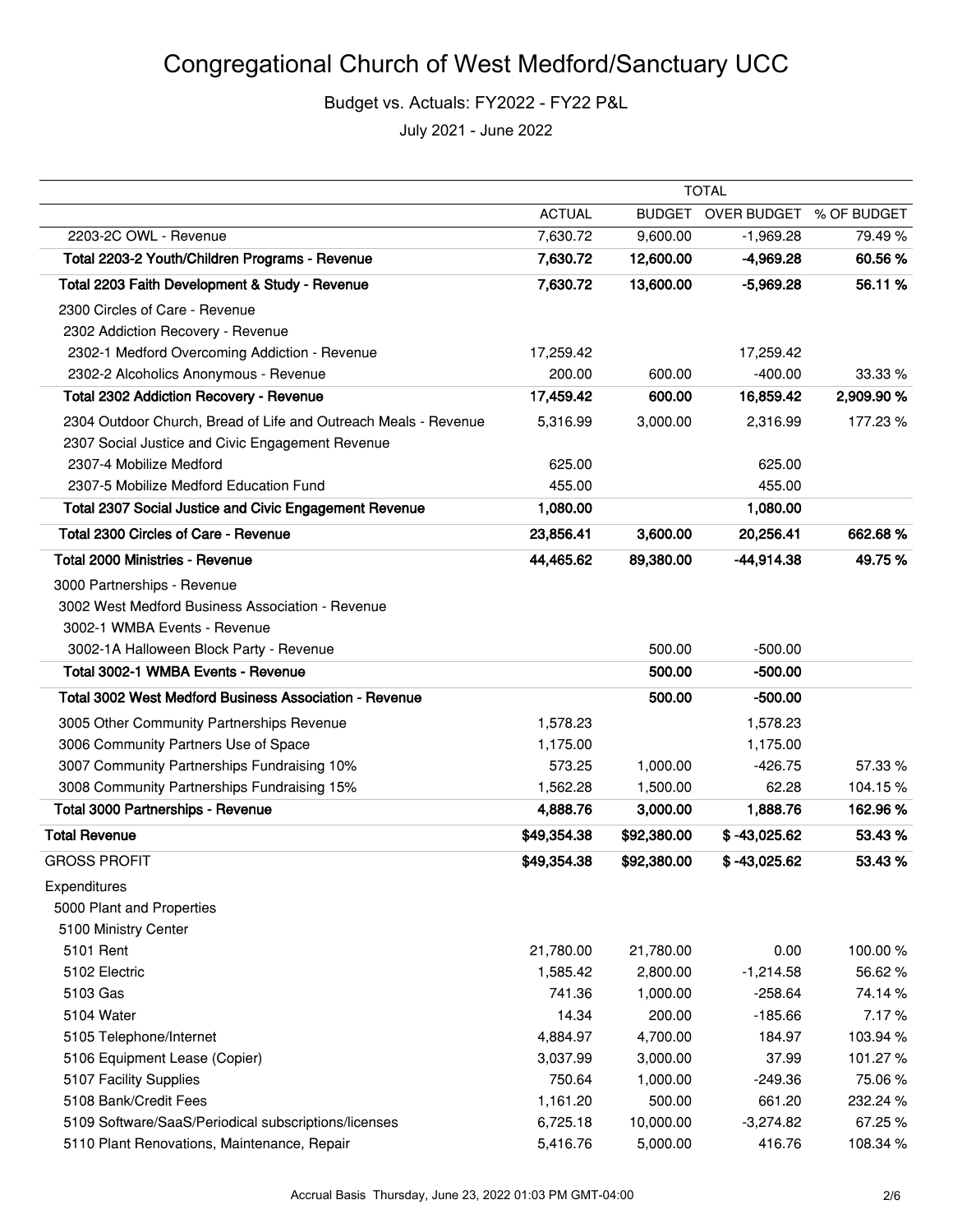|                                         | TOTAL         |               |                         |         |
|-----------------------------------------|---------------|---------------|-------------------------|---------|
|                                         | <b>ACTUAL</b> | <b>BUDGET</b> | OVER BUDGET % OF BUDGET |         |
| 5112 Ministry Center Other              | 94.94         | 250.00        | $-155.06$               | 37.98%  |
| 5113 Technical Support                  | 519.99        | 1,000.00      | $-480.01$               | 52.00%  |
| <b>Total 5100 Ministry Center</b>       | 46,712.79     | 51,230.00     | $-4,517.21$             | 91.18%  |
| 5200 Parsonage                          |               |               |                         |         |
| 5201 Electricity                        | 3,386.73      | 3,300.00      | 86.73                   | 102.63% |
| 5202 Gas                                | 404.66        | 425.00        | $-20.34$                | 95.21 % |
| 5203 Oil/Fuel                           | 2,636.07      | 2,600.00      | 36.07                   | 101.39% |
| 5204 Water & Sewer                      | 822.20        | 1,000.00      | $-177.80$               | 82.22%  |
| 5205 Landscaping                        | 2,023.00      | 2,000.00      | 23.00                   | 101.15% |
| 5206 Snow Removal                       | 1,000.00      | 1,000.00      | 0.00                    | 100.00% |
| 5207 Property Maintenance & Repair      | 4,714.57      | 7,500.00      | $-2,785.43$             | 62.86%  |
| 5208 Heating System                     |               | 700.00        | $-700.00$               |         |
| 5209 Electrical Repair                  |               | 1,000.00      | $-1,000.00$             |         |
| <b>Total 5200 Parsonage</b>             | 14,987.23     | 19,525.00     | $-4,537.77$             | 76.76%  |
| 5300 Insurance                          |               |               |                         |         |
| 5301 Property & Liability Ins.          | 6,631.25      | 4,500.00      | 2,131.25                | 147.36% |
| Total 5300 Insurance                    | 6,631.25      | 4,500.00      | 2,131.25                | 147.36% |
| 5400 Audit Services & Professional Fees |               | 10,000.00     | $-10,000.00$            |         |
| <b>Total 5000 Plant and Properties</b>  | 68,331.27     | 85,255.00     | $-16,923.73$            | 80.15%  |
| 6000 Staffing                           |               |               |                         |         |
| 6010 Senior Pastor                      |               |               |                         |         |
| 6010A Salary                            | 44,748.60     | 44,871.75     | $-123.15$               | 99.73%  |
| 6010B Business Expense                  | 3,165.58      | 3,307.50      | $-141.92$               | 95.71 % |
| 6010C Annuity & Insurance               |               |               |                         |         |
| 6010C-1 Senior Pastor Annuity           | 8,408.40      | 8,828.82      | $-420.42$               | 95.24%  |
| 6010C-2 Senior Pastor Life/Disability   |               | 945.95        | $-945.95$               |         |
| 6010C-3 Senior Pastor Health            | 16,199.20     | 23,385.00     | $-7,185.80$             | 69.27%  |
| 6010C-4 Senior Pastor Dental            | 999.00        | 1,108.25      | $-109.25$               | 90.14%  |
| Total 6010C Annuity & Insurance         | 25,606.60     | 34,268.02     | $-8,661.42$             | 74.72%  |
| 6010D Furnishings Allowance             | 3,638.24      | 3,638.25      | $-0.01$                 | 100.00% |
| 6010E Social Security Offset            | 4,811.54      | 4,824.32      | $-12.78$                | 99.74%  |
| 6010F Housing Equity (TSA)              | 2,402.40      | 2,522.52      | $-120.12$               | 95.24%  |
| 6010H Church Plant Coaching             | 5,889.00      | 5,000.00      | 889.00                  | 117.78% |
| 6010I Sr. Pastor Continuing Education   | 980.89        | 1,000.00      | $-19.11$                | 98.09%  |
| <b>Total 6010 Senior Pastor</b>         | 91,242.85     | 99,432.36     | $-8,189.51$             | 91.76%  |
| 6015 Associate/Student Minister         |               |               |                         |         |
| 6015A Salary                            | 6,550.25      | 4,500.00      | 2,050.25                | 145.56% |
| Total 6015 Associate/Student Minister   | 6,550.25      | 4,500.00      | 2,050.25                | 145.56% |
| 6030 Office Administrator               |               |               |                         |         |
| 6030A Salary                            | 25,687.50     | 32,500.00     | $-6,812.50$             | 79.04 % |
| 6030B Taxes                             | 1,965.10      | 2,486.25      | $-521.15$               | 79.04%  |
|                                         |               |               |                         |         |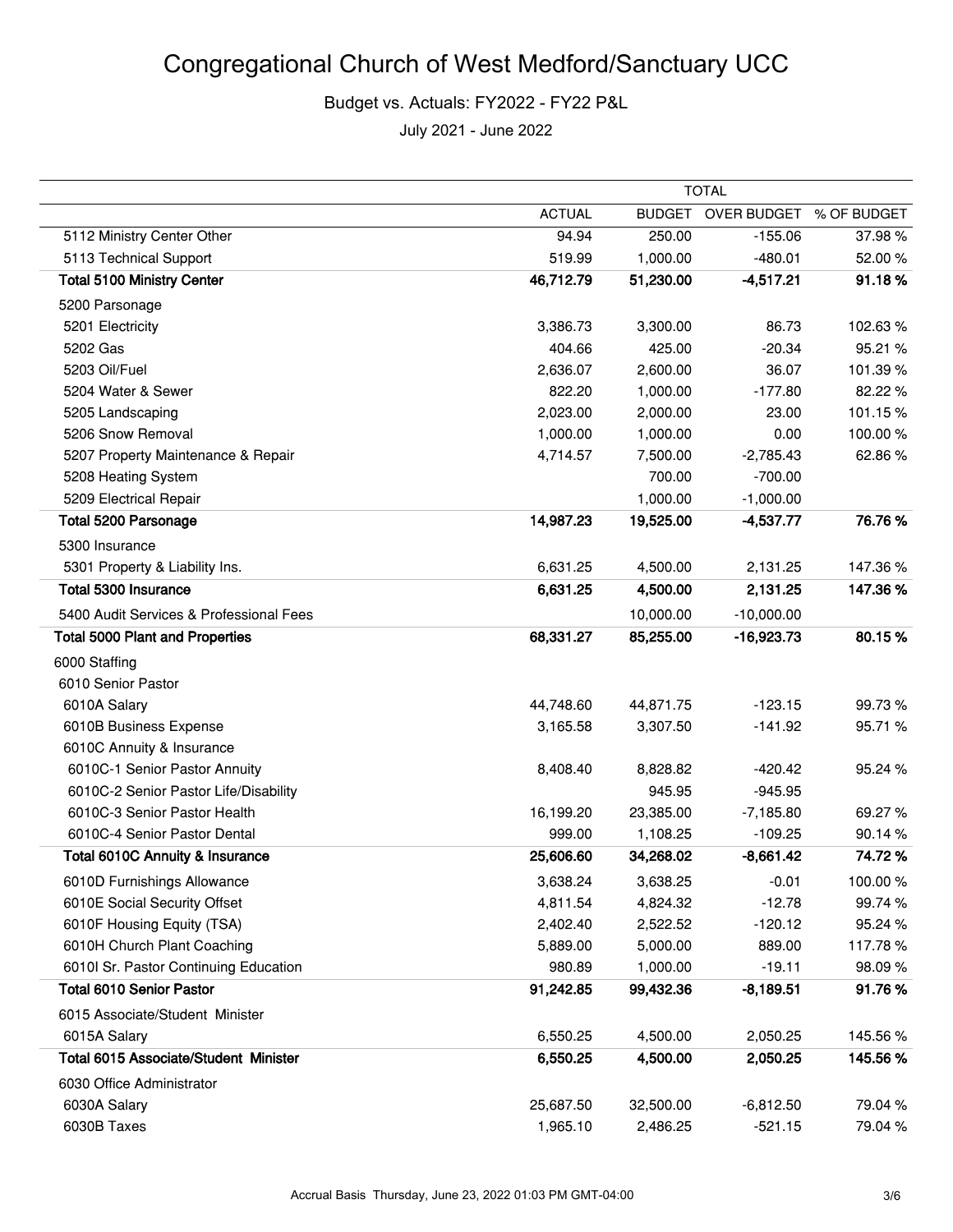|                                                                  | <b>TOTAL</b>  |               |              |             |
|------------------------------------------------------------------|---------------|---------------|--------------|-------------|
|                                                                  | <b>ACTUAL</b> | <b>BUDGET</b> | OVER BUDGET  | % OF BUDGET |
| <b>Total 6030 Office Administrator</b>                           | 27,652.60     | 34,986.25     | $-7,333.65$  | 79.04 %     |
| 6040 Bookkeeper                                                  |               |               |              |             |
| 6040A Salary                                                     | 20,475.00     | 20,475.00     | 0.00         | 100.00%     |
| 6040B Taxes                                                      | 1,567.01      | 1,566.34      | 0.67         | 100.04%     |
| Total 6040 Bookkeeper                                            | 22,042.01     | 22,041.34     | 0.67         | 100.00%     |
| 6050 Sexton                                                      |               |               |              |             |
| 6050A Salary                                                     | 10,505.82     | 12,012.00     | $-1,506.18$  | 87.46%      |
| 6050B Taxes                                                      | 816.90        | 918.92        | $-102.02$    | 88.90%      |
| Total 6050 Sexton                                                | 11,322.72     | 12,930.92     | $-1,608.20$  | 87.56%      |
| 6060 Contract Services                                           |               |               |              |             |
| 6060A Payroll Services                                           | 2,566.01      | 2,500.00      | 66.01        | 102.64 %    |
| 6060B Staff Background Check & Search Services                   |               | 1,400.00      | $-1,400.00$  |             |
| 6060C Grant Writing, Marketing and Fundraising Outsourcing       |               |               |              |             |
| 6060C-2 Mobile Cause and Other Fundraising Expense               | 2,988.00      | 5,000.00      | $-2,012.00$  | 59.76 %     |
| Total 6060C Grant Writing, Marketing and Fundraising Outsourcing | 2,988.00      | 5,000.00      | $-2,012.00$  | 59.76%      |
| 6060D Marketing Branding and Social Media Service                |               |               |              |             |
| 6060D-3 Social Media Mktg Tools/Service Contract                 | 1,939.34      | 5,000.00      | $-3,060.66$  | 38.79%      |
| Total 6060D Marketing Branding and Social Media Service          | 1,939.34      | 5,000.00      | $-3,060.66$  | 38.79%      |
| 6060E Consulting Services                                        |               | 5,000.00      | $-5,000.00$  |             |
| <b>Total 6060 Contract Services</b>                              | 7,493.35      | 18,900.00     | $-11,406.65$ | 39.65 %     |
| 6070 Workers Compensation                                        | 234.00        | 2,500.00      | $-2,266.00$  | 9.36%       |
| 6075 Staff Training                                              |               | 750.00        | $-750.00$    |             |
| 6110 Legal Counsel/Fees                                          |               | 2,500.00      | $-2,500.00$  |             |
| Total 6000 Staffing                                              | 166,537.78    | 198,540.87    | $-32,003.09$ | 83.88%      |
| 7000 Ministries - Expenditures                                   |               |               |              |             |
| 7100 Being Sanctuary - Expenditures                              |               |               |              |             |
| 7101 Organizational Stewardship - Expenditures                   |               |               |              |             |
| 7101-A Sanctuary Supplies                                        |               |               |              |             |
| 7101-A1 General Hospitality                                      | 354.70        | 1,200.00      | $-845.30$    | 29.56%      |
| 7101-A2 Office/General Supplies                                  | 482.72        | 2,000.00      | $-1,517.28$  | 24.14%      |
| 7101-A3 Postage                                                  | 26.00         | 150.00        | $-124.00$    | 17.33 %     |
| 7101-A4 Meeting Supplies & Expenses                              | 105.56        | 150.00        | $-44.44$     | 70.37 %     |
| 7101-A5 Petty Cash                                               |               | 150.00        | $-150.00$    |             |
| <b>Total 7101-A Sanctuary Supplies</b>                           | 968.98        | 3,650.00      | $-2,681.02$  | 26.55 %     |
| 7101-B Sanctuary Advertising & Outreach                          | 201.94        | 4,000.00      | $-3,798.06$  | 5.05%       |
| 7101-C Sanctuary Guest Leaders & Performers                      |               | 1,600.00      | $-1,600.00$  |             |
| 7101-D Donations from Sanctuary                                  |               |               |              |             |
| 7101-D2 Discretionary Community Grants (Annual Tithe 17.5%)      |               | 790.98        | $-790.98$    |             |
| 7101-D3 Minister's Discretionary Fund (Annual Tithe 17.5%)       | 700.00        | 790.98        | $-90.98$     | 88.50 %     |
| 7101-D4 Designated Denominational Mission (Annual Tithe 15%)     | 677.98        | 677.98        | 0.00         | 100.00%     |
| <b>Total 7101-D Donations from Sanctuary</b>                     | 1,377.98      | 2,259.94      | $-881.96$    | 60.97%      |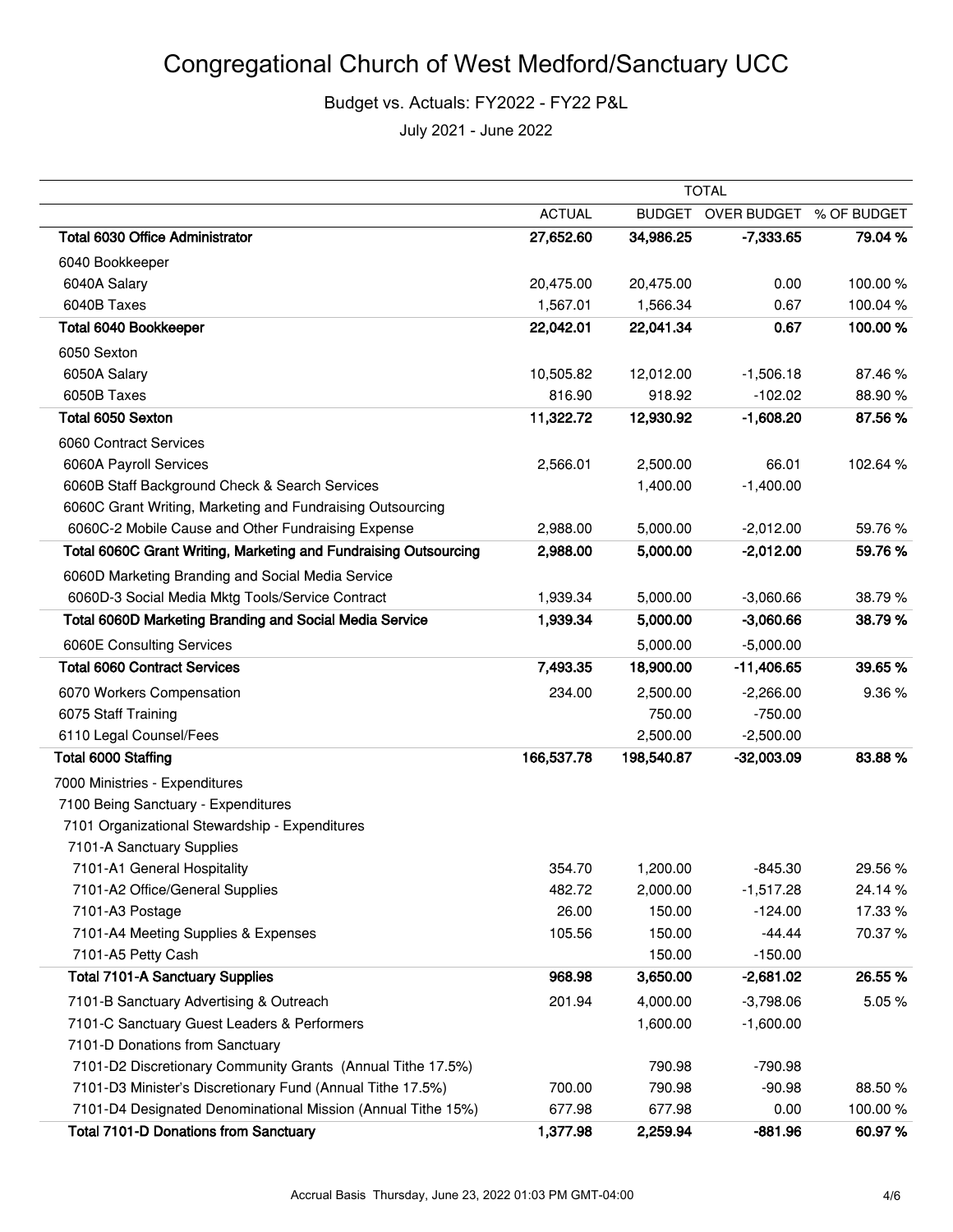|                                                      | <b>TOTAL</b>  |               |                         |          |
|------------------------------------------------------|---------------|---------------|-------------------------|----------|
|                                                      | <b>ACTUAL</b> | <b>BUDGET</b> | OVER BUDGET % OF BUDGET |          |
| Total 7101 Organizational Stewardship - Expenditures | 2,548.90      | 11,509.94     | $-8,961.04$             | 22.15 %  |
| <b>Total 7100 Being Sanctuary - Expenditures</b>     | 2,548.90      | 11,509.94     | $-8,961.04$             | 22.15%   |
| 7200 Faith Formation - Expenditures                  |               |               |                         |          |
| 7201 Worship - Expenditures                          |               |               |                         |          |
| 7201-1 Sunday Worship - Expenditures                 |               |               |                         |          |
| 7201-1A Sunday Worship - Supplies/Fees               | 451.35        | 2,000.00      | $-1,548.65$             | 22.57 %  |
| 7201-1C Sunday Worship - Guest Leaders/Performers    | 649.90        | 2,000.00      | $-1,350.10$             | 32.50 %  |
| Total 7201-1 Sunday Worship - Expenditures           | 1,101.25      | 4,000.00      | $-2,898.75$             | 27.53%   |
| 7201-2 Dinner / Breakfast Church - Expenditures      | 166.65        | 600.00        | $-433.35$               | 27.78%   |
| 7201-4 Special Events - Expenditures                 | 899.41        | 1,000.00      | $-100.59$               | 89.94 %  |
| Total 7201 Worship - Expenditures                    | 2,167.31      | 5,600.00      | $-3,432.69$             | 38.70%   |
| 7202 Arts & Inspiration - Expenditures               |               |               |                         |          |
| 7202-1 Gallery - Expenditures                        |               |               |                         |          |
| 7202-1A Gallery Supplies & Fees                      | 109.93        | 300.00        | $-190.07$               | 36.64 %  |
| 7202-1B Gallery Advertising/Promotional              |               | 500.00        | $-500.00$               |          |
| 7202-1C Gallery Guest Leaders/Performers             |               | 4,000.00      | $-4,000.00$             |          |
| Total 7202-1 Gallery - Expenditures                  | 109.93        | 4,800.00      | $-4,690.07$             | 2.29 %   |
| 7202-2 Film - Expenditures                           |               |               |                         |          |
| 7202-2A Film - Supplies & Fees                       | 39.98         | 1,000.00      | $-960.02$               | 4.00%    |
| 7202-2C Film - Guest Leaders/Performers              |               | 1,500.00      | $-1,500.00$             |          |
| Total 7202-2 Film - Expenditures                     | 39.98         | 2,500.00      | $-2,460.02$             | 1.60%    |
| 7202-3 Music - Expenditures                          |               |               |                         |          |
| 7202-3A Music - Supplies                             |               | 150.00        | $-150.00$               |          |
| 7202-3C Music - Leaders/Performers                   | 10,354.58     | 5,000.00      | 5,354.58                | 207.09%  |
| Total 7202-3 Music - Expenditures                    | 10,354.58     | 5,150.00      | 5,204.58                | 201.06%  |
| Total 7202 Arts & Inspiration - Expenditures         | 10,504.49     | 12,450.00     | $-1,945.51$             | 84.37%   |
| 7203 Faith Development & Study - Expenditures        |               |               |                         |          |
| 7203-1 Adult Programs - Expenditures                 |               | 500.00        | $-500.00$               |          |
| 7203-2 Youth/Children Programs - Expenditures        |               |               |                         |          |
| 7203-2A Youth/Children - AM2PM Expenditures          |               | 2,397.50      | $-2,397.50$             |          |
| 7203-2B Youth/Children - Messy Church Expenditures   | 2,983.89      | 1,000.00      | 1,983.89                | 298.39%  |
| 7203-2C OWL Expenditures                             | 8,499.75      | 6,280.00      | 2,219.75                | 135.35 % |
| Total 7203-2 Youth/Children Programs - Expenditures  | 11,483.64     | 9,677.50      | 1,806.14                | 118.66%  |
| 7203-4 FormingFaith.net - Expenditures               |               | 150.00        | $-150.00$               |          |
| Total 7203 Faith Development & Study - Expenditures  | 11,483.64     | 10,327.50     | 1,156.14                | 111.19%  |
| Total 7200 Faith Formation - Expenditures            | 24,155.44     | 28,377.50     | $-4,222.06$             | 85.12%   |
| 7300 Circles of Care - Expenditures                  |               |               |                         |          |
| 7301 Development and Training - Expenditures         |               | 500.00        | $-500.00$               |          |
| 7302 Addiction Recovery - Expenditures               |               |               |                         |          |
| 7302-1 Medford Overcoming Addiction - Expenditures   | 14,191.25     |               | 14,191.25               |          |